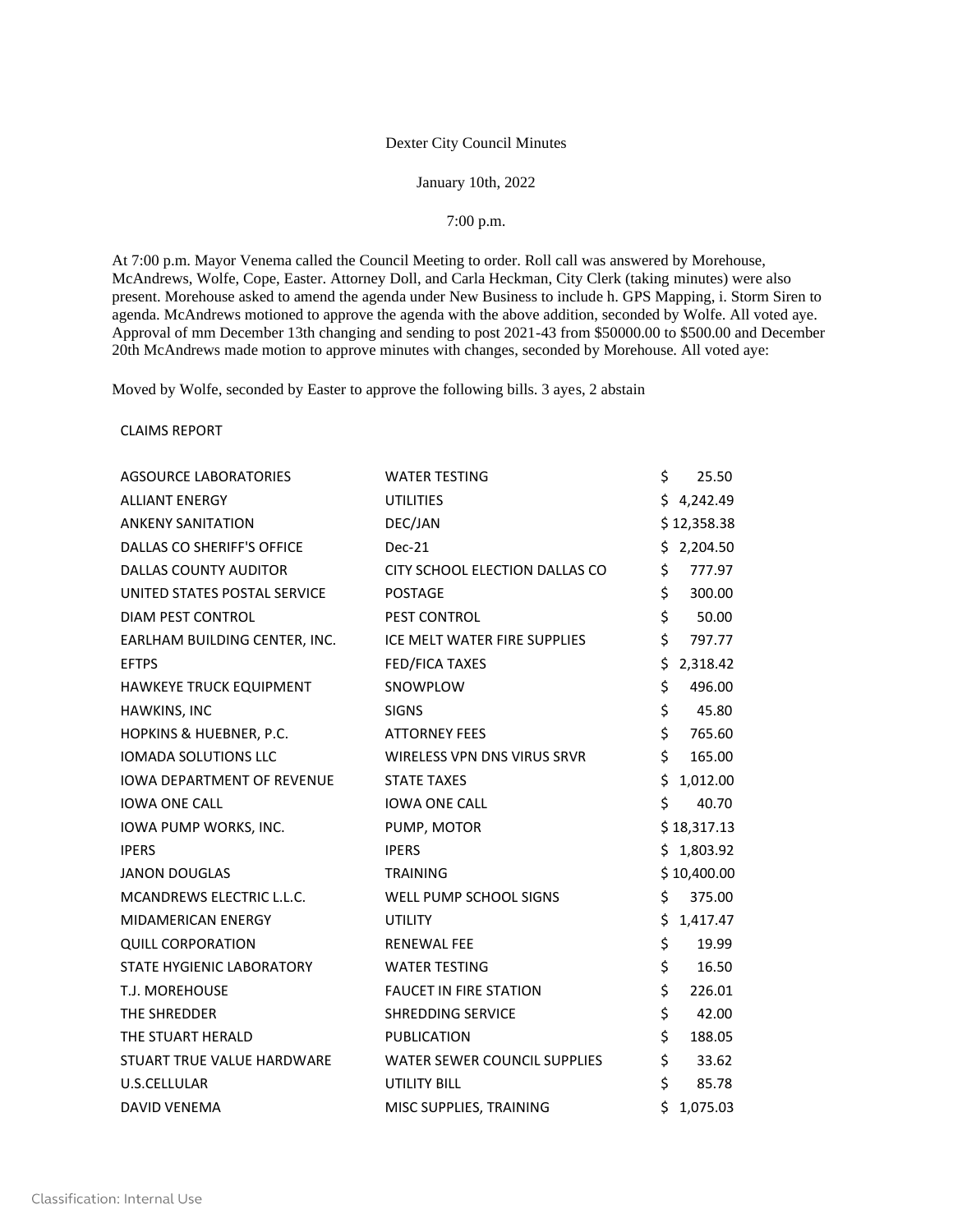|                                                                      | <b>REVENUE</b>                                                        |
|----------------------------------------------------------------------|-----------------------------------------------------------------------|
| \$                                                                   | 267.45                                                                |
|                                                                      |                                                                       |
|                                                                      |                                                                       |
| $\ddot{\mathsf{s}}$                                                  | 615.38                                                                |
| \$                                                                   | 540.61                                                                |
| \$                                                                   | 27,678.00                                                             |
| \$                                                                   | 15.30                                                                 |
| Ś.                                                                   | 29,116.74                                                             |
| 23.97<br>406.70<br>318.15<br>\$9,682.94<br>\$4,803.01<br>\$18,317.13 | \$70,032.39<br>\$31,888.01<br>\$3,384.01<br>\$6,640.23<br>\$70,032.39 |

Mayor updates thanked Dexter Fire and EMS, as well as surrounding Fire Departments handling the Harris House fire.

The Dallas County Sheriff's Department submitted a report with the December calls. The Community House submitted reports with the December Bank and Treasurers Report. Public Works provided handouts for December and upcoming work and Fire & EMS provided handouts.

Motion Easter, seconded by Wolfe to approve the survey of the vacated land for Hinkle and Slayton 22-1 and 22-2. All voted aye.

Tom Stiles, to continue Dexter Website and Facebook all aye

Resolution No. 2022-01 moved by McAndrews, seconded by Cope to create a City Amazon Tax Exempt Account. Roll Call Vote; Ayes: Morehouse, McAndrews, Wolfe, Cope, Easter. Nays: None.

Resolution No. 2022-02 to Rescind Resolution 2021-19 and now effective July 1st 2022 All Department Expenses Charged to Own Department. Moved by Morehouse, seconded by McAndrews. Roll Call Vote; Ayes: Morehouse, McAndrews, Wolfe, Cope, Easter. Nays: None.

Library Ordinance voted by Citizens of Dexter: Library Board members will finish previous terms, then go forward with New Ordinance as terms expire.

Mayor Appointed Non-Resident Library Board Member Lerynne Haynes Submitted to Dallas County Supervisors 1/13/2022

Public Hearing for Maximum Property Taxes February 14th, 2022 at 6:45 p.m.

Budget Workshop set for Monday January 17th, 2022 at 6:00 at Dexter City Hall.

Digital Mapping quotes were submitted by Subsurface Solutions and geode Juniper system. Tabled to February 14th, 2022.